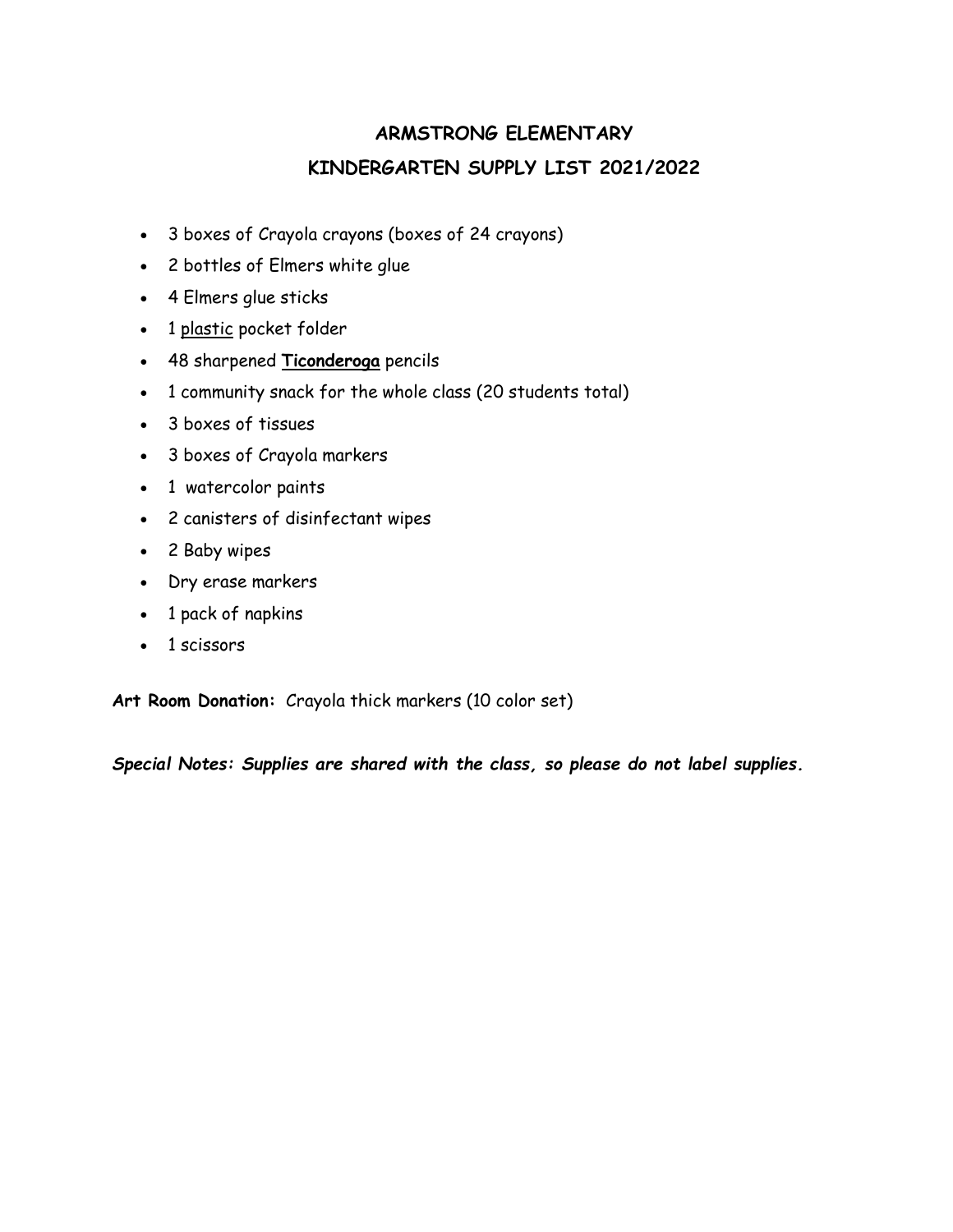#### **ARMSTRONG ELEMENTARY FIRST GRADE SUPPLY LIST 2021/2022**

- 2 Boxes of 24 Crayola Crayons
- Twelve sharpened pencils -Ticonderoga standard yellow #2 pre-sharpened pencils preferred.
- 1 rectangular eraser
- Fiskar scissors child size blunt tip *(label with child's name please)*
- A pair of tennis shoes with strings or Velcro (not slip-ons) for gym class
- A school bag/backpack (backpacks with wheels are too large for our lockers)
- Dry erase markers 4 black markers
- 3 two-pocket folders any color *(label with child's name please)*
- Headphones (NOT earbuds)
- Grade Level Supplies
	- o Mrs. Festvog's Class 1 Box Gallon Size Ziploc Bags
	- o Mrs. Haley's Class 1 Box of Kleenex
	- o Mrs. Kielsa's Class 1 container of Clorox wipes

**Art Room Donation**: PaperMate flair black felt tip markers

*Special Notes: Please label all supplies with your child's name.*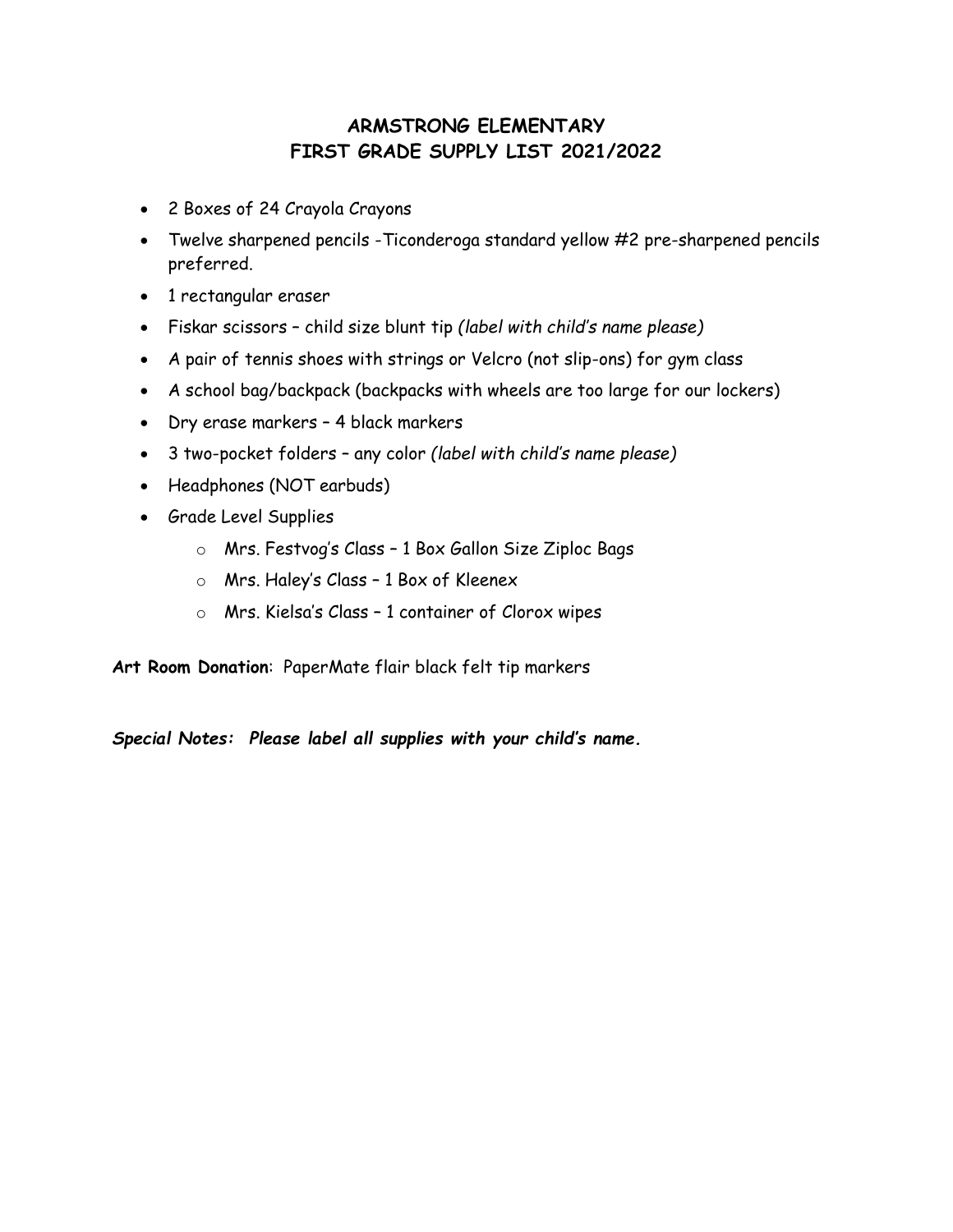#### **ARMSTRONG ELEMENTARY SECOND GRADE SUPPLY LIST 2021/2022**

- *Please label your child's supplies with their first and last name. A permanent marker works great for labeling. Label only the notebook, folders, and scissors with your child's name.*
- *Please LABEL the front of folders and notebooks.*
- Regular size box of 24 color crayons
- Regular box of 8 washable Classic Color Crayola markers
- Small pencil sharpener (without suction cups)
- Regular box of 12 colored pencils
- 24 #2 soft lead pencils, sharpened
- 2 Elmer's Glue (white) 4 fl oz. (no clear glue)
- 4 pack large glue sticks
- Durable Plastic School box (approx.. 8"L x 6"W x 2"H)
- One large eraser
- Two 2-pocket folders (1-green, 1-blue)
- One heavy duty folder of your choice to be used as a Take-Home folder.
- Two wide-lined, single subject spiral notebooks (1-black, 1-blue)
- Fiskars metal scissors
- School bag small (limited locker space)\*\*\*no wheels\*\*\*
- One large box of tissues to share with class
- 2 Dry erase black marker

**Art Room Donation**: Elmer's white glue 12 oz.

#### *Special Notes:*

• *PLEASE DO NOT SEND TRAPPER KEEPERS/ Three Ring Binders*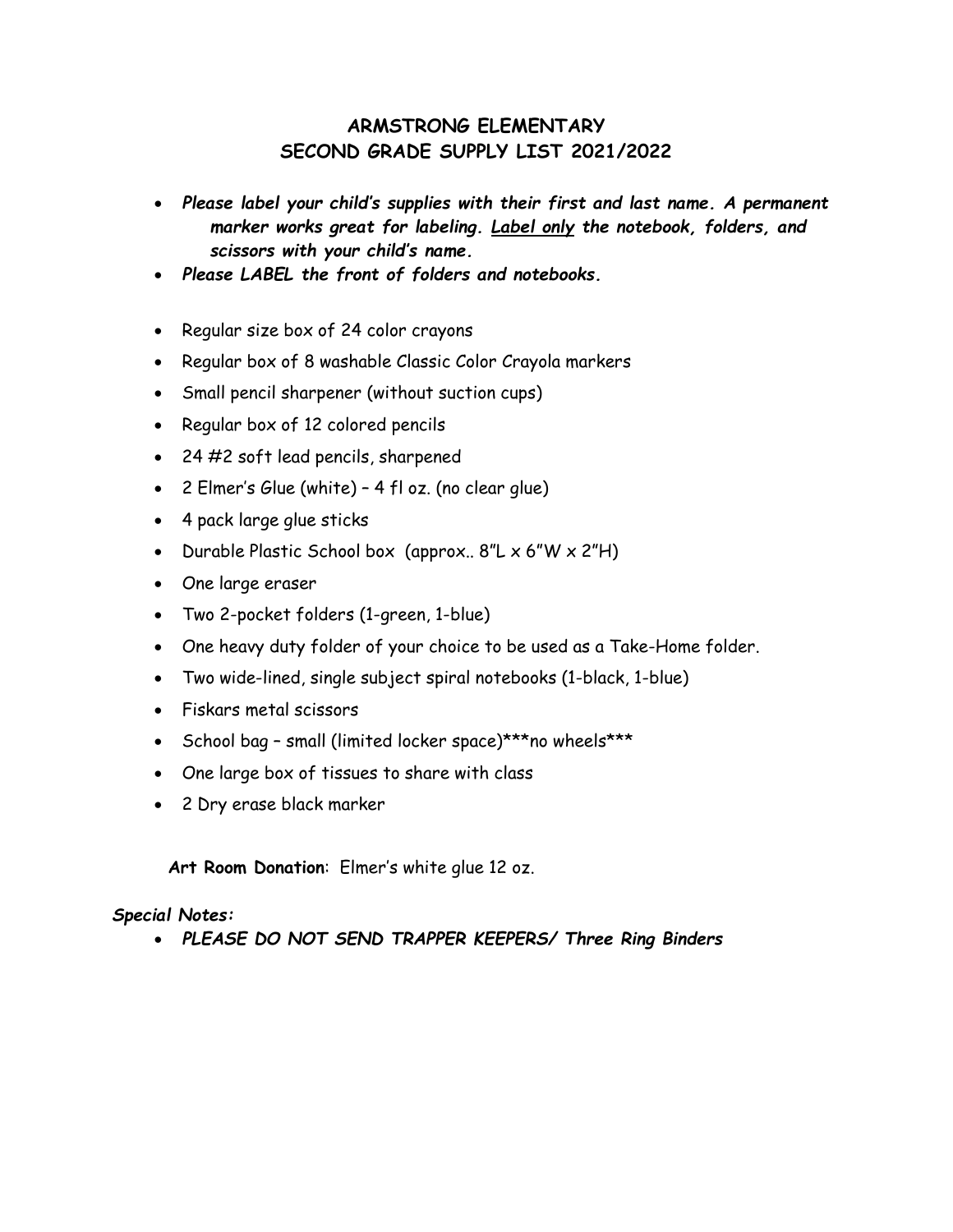## **ARMSTRONG ELEMENTARY THIRD GRADE SUPPLY LIST 2021/2022**

- Colored pencils
- Crayons
- Small pencil sharpener
- Markers (Both Thick and Thin Washable Markers)
- Two dozen #2 pencils (Pre-sharpened)
- 1 SPIRAL notebooks wide rule
- 2 pocket folders (NO 3-ring binders or Trapper Keepers)
- Glue NOT WASHABLE SCHOOL GLUE
- 2 Glue Sticks
- Large zippered pencil case or pencil box
- Scissors
- Set of watercolor paints (Crayola preferred)
- Large box of Kleenex
- 4 dry erase markers White Board Eraser
- One pair of headphones to use with computers and a labeled Ziploc bag for storage

**Art Room Donation** –Crayola colored pencils (12+ color set)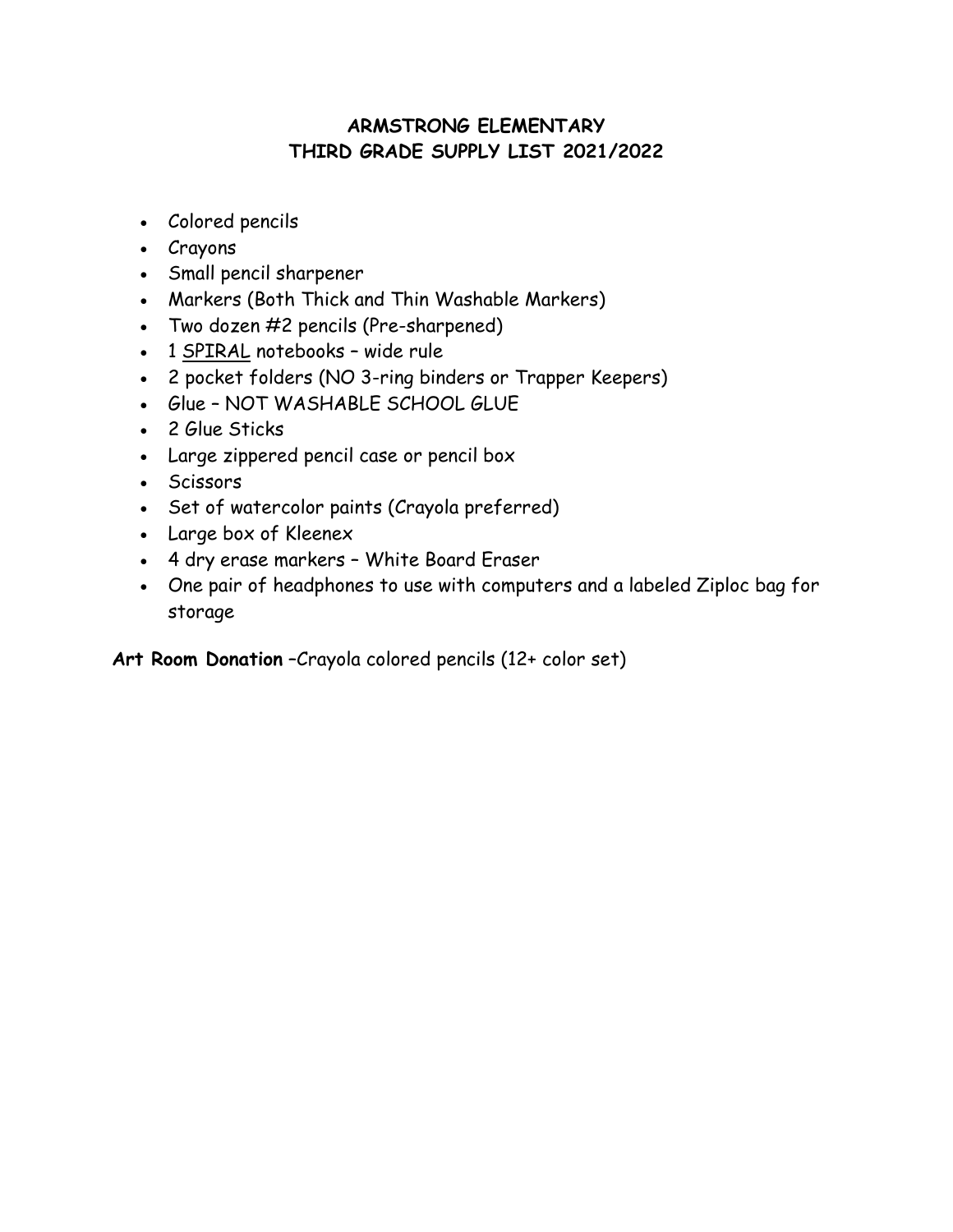#### **ARMSTRONG ELEMENTARY FOURTH GRADE SUPPLY LIST 2021/2022**

- Pencil pouch or box
- 1 package wide loose leaf paper
- 2 one-subject wide ruled notebooks any color
- 1 package lined index cards, white,  $3'' \times 5''$
- 12 Pencils, plus replacements as needed
- Erasers, as needed
- 2 Highlighters, yellow
- Colored markers, thick
- 1 Glue stick
- 2 Black Dry Erase markers, plus replacements as needed
- 1 Eraser for dry erase boards
- 2 Boxes of tissues
- Scissors
- Ruler with standard and metric measurements
- Colored pencils (24 count)
- Crayons (no more than 24 count)
- Headphones/Ear buds
- 1 container Disinfecting wipes
- Effort and a Good Attitude!

**Art Room Donation:** Elmer's glue sticks